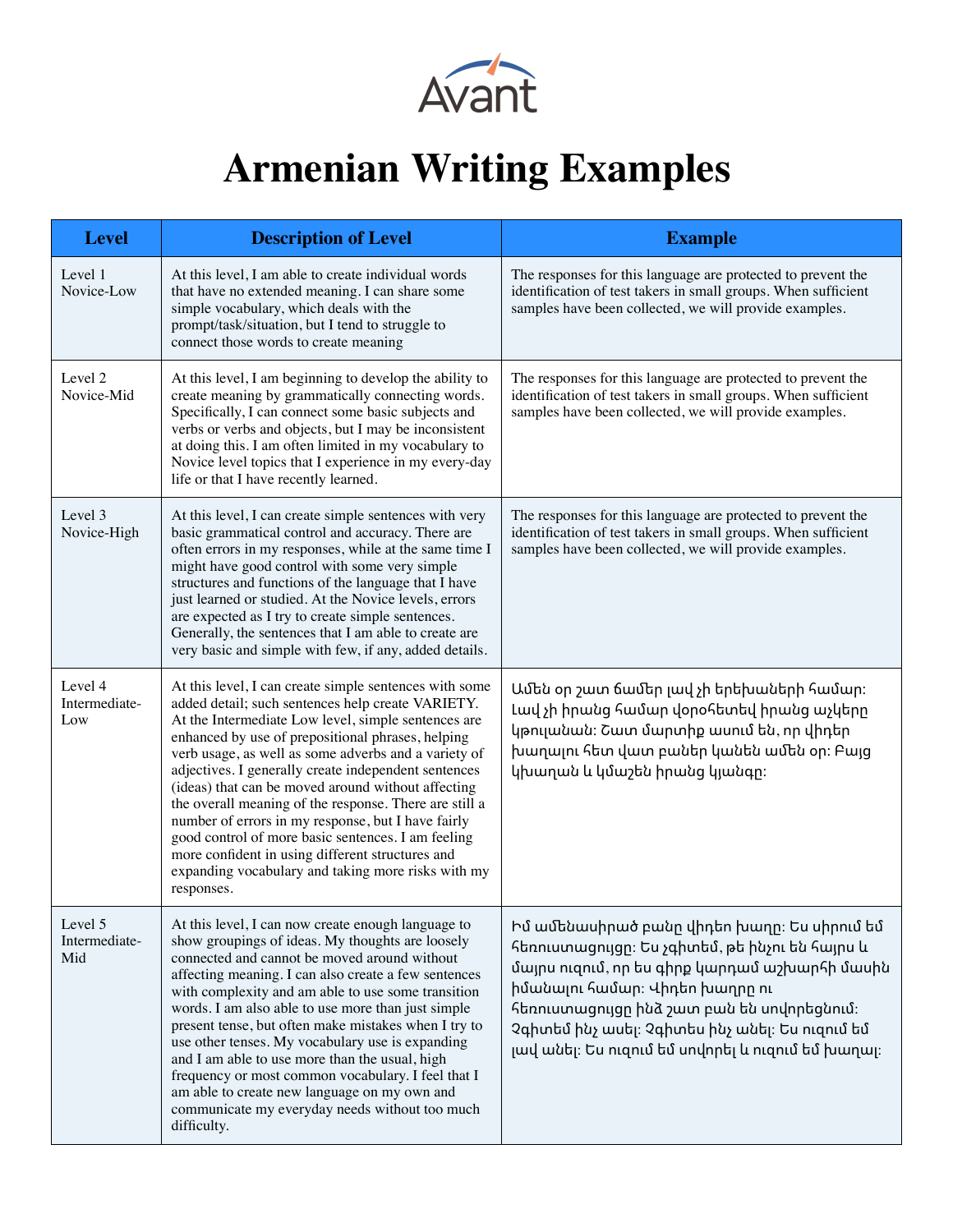| <b>Level</b>                     | <b>Description of Level</b>                                                                                                                                                                                                                                                                                                                                                                                                                                                                                                                                                                                                                                                                                     | <b>Example</b>                                                                                                                                                                                                                                                                                                                                                                                                                                                                                                                                                                                                                                                                                                                            |
|----------------------------------|-----------------------------------------------------------------------------------------------------------------------------------------------------------------------------------------------------------------------------------------------------------------------------------------------------------------------------------------------------------------------------------------------------------------------------------------------------------------------------------------------------------------------------------------------------------------------------------------------------------------------------------------------------------------------------------------------------------------|-------------------------------------------------------------------------------------------------------------------------------------------------------------------------------------------------------------------------------------------------------------------------------------------------------------------------------------------------------------------------------------------------------------------------------------------------------------------------------------------------------------------------------------------------------------------------------------------------------------------------------------------------------------------------------------------------------------------------------------------|
| Level 6<br>Intermediate-<br>High | At this level, I have good control of the language and<br>feel quite confident about an increasing range of<br>topics. There are still some occasional errors in my<br>language production, but that does not hinder my<br>ability to communicate what I need to share. I can<br>use circumlocution to explain or describe things for<br>which I do not know specific vocabulary or<br>structures. I can understand and use different time<br>frames and am just beginning to develop the ability<br>to switch most time frames with accuracy. I can use<br>transition words and concepts with some ease. My<br>language has a more natural flow, but I still may have<br>some unnatural pauses or hesitations. | Մեր դարաշրջանում, շատ երեխաները միշտ իրանց<br>հեռախոսների մեջ են։ Հեռախոսները, վիդեո<br>խաղերը և հեռուստացույցները ունեն և՛ դրական և՛<br>բացասական ազդեցություն երեխաների վրա։ Երբ<br>մարդիկ մտածում են հեռախոսների մասին, նրանք<br>մտածում են երեխաների տեսողության մասին։ Չէ՞<br>որ հեռախոսների պատճառով է, որ փոքրերը լավ<br>տեսողություն չունեն։ Շատ մայրեր և հայրեր<br>անհանգստանում են իրանց մանուկների մասին։<br>Շատ երեխաներ կարծես թէ փոխվում են, երբ<br>հեռախոսի մեջ են։ Նրանք ոչմի արջագանքների չեն<br>պատասխանում և կարծես թե մեր մոլորակից չեն։                                                                                                                                                                              |
| Level 7<br>Advanced-<br>Low      | Response contains a number of complexities with<br>higher degree of accuracy (at least 6). Has Advanced<br>vocabulary or Advanced terms, conjugations etc. (at<br>least three instances). Natural flow evident using as<br>many details and descriptive language as possible to<br>create a clear picture. Errors with move complex<br>structures may still occur. Ability to switch time<br>frames begins to increase in accuracy if called for in<br>the prompt.                                                                                                                                                                                                                                              | Հեռուստացույց դիտելն ու վիդեո խաղեր խաղալը<br>երեխաների վրա մեծ ազդեցություն է ունենում։<br>Հիմնականում այդ ազդեցությունը բացասական է<br>լինում երեխայի համար, որովհետեւ երեխան<br>հեռուստացույց դիտելով և վիդեո խաղեր խաղալով<br>վնասում է իր տեսողությունը։ Կարելի է նաև ասել որ<br>այն ունի որոշ դրական ազդեցություններ, օրինակ<br>երեխան խաղեր խաղալով կարող է հանգստանալ<br>հեռուստացույց դիտելով և շփվել իր ընկերներրի<br>հետ վիդեո խաղեր խաղալով, և սրանց շնորհիվ<br>երեխաները կառող են զարգանալ։ Հեռուստացույց<br>դիտելն ու վիդեո խաղեր խաղալը ունեն շատ լավ<br>առավելություններ ունեն, բայց մարդու<br>տեսողությունից առավել ոչինչ չկա դրա համար<br>երեխանները պետք է սահմանափակեն<br>հեռուստացույց դիտելն ու վիդեո խաղեր խաղալը։ |